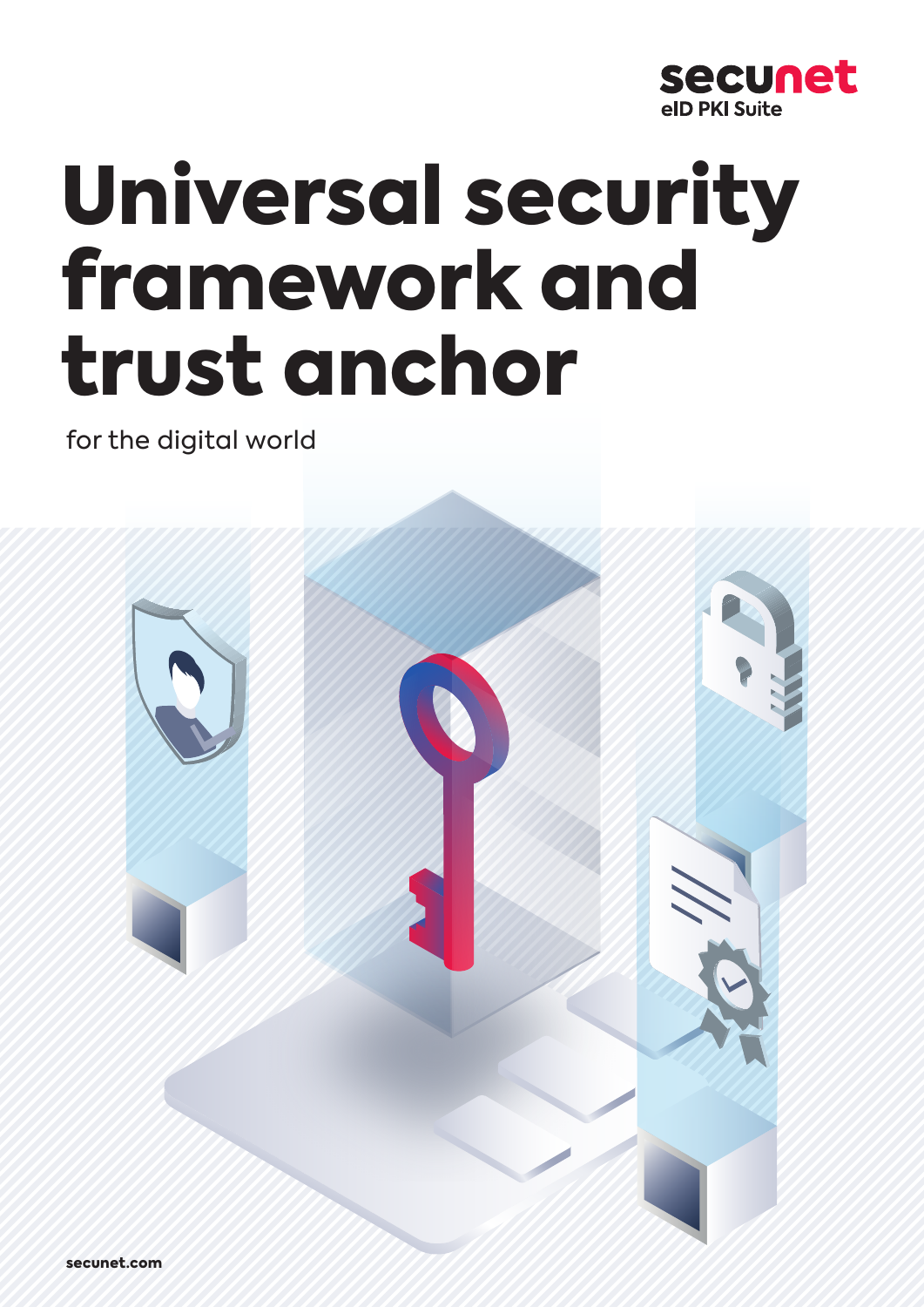# Business processes are mostly represented electronically and confidential information is sent over open, Internet-based platforms.

For trust-based relationships to function well in the modern world, confidentiality and data integrity must be safeguarded at all times. A Public Key Infrastructure (PKI) provides the best solution: PKIs can be used to safeguard user authentication, such as during electronic tax returns, software updates in electronic devices and vehicles, as well as the integration of intelligent electric meters into the communication networks. The secunet eID PKI Suite has been proven in a variety of applications as a reliable security framework, it is modular to adapt to specific customer demands and its CA kernel is also certified in accordance with Common Criteria EAL 4+.

### One PKI for every need:

Based on the extensive know-how from more than 350 projects and more than 20 years of experience in the field of PKI design and implementation, secunet has developed the eID PKI Suite as a turnkey solution for application scenarios of all kinds and sizes. These include the issuing of employee ID cards, secure email, VPN and remote access, smart card logon as well as the authentication of software updates in computers, electronic systems and vehicles.

The secunet eID PKI Suite is universally applicable and based on a modular approach: The individual software modules combine to a powerful complete system or complement existing system architectures, when implemented individually. The eID PKI Suite is also a reliable basis for applications with special security requirements. The CA kernel (C²K), certified according to Common Criteria EAL 4+, is a quality label for the high level of security "Made in Germany". Independently from the modules used, the secunet eID PKI Suite can always be integrated easily, quickly and economically. As a proven software product, the eID PKI Suite is developed at a continuous rate and thanks to its intuitive user interface, it reduces administration and operation efforts.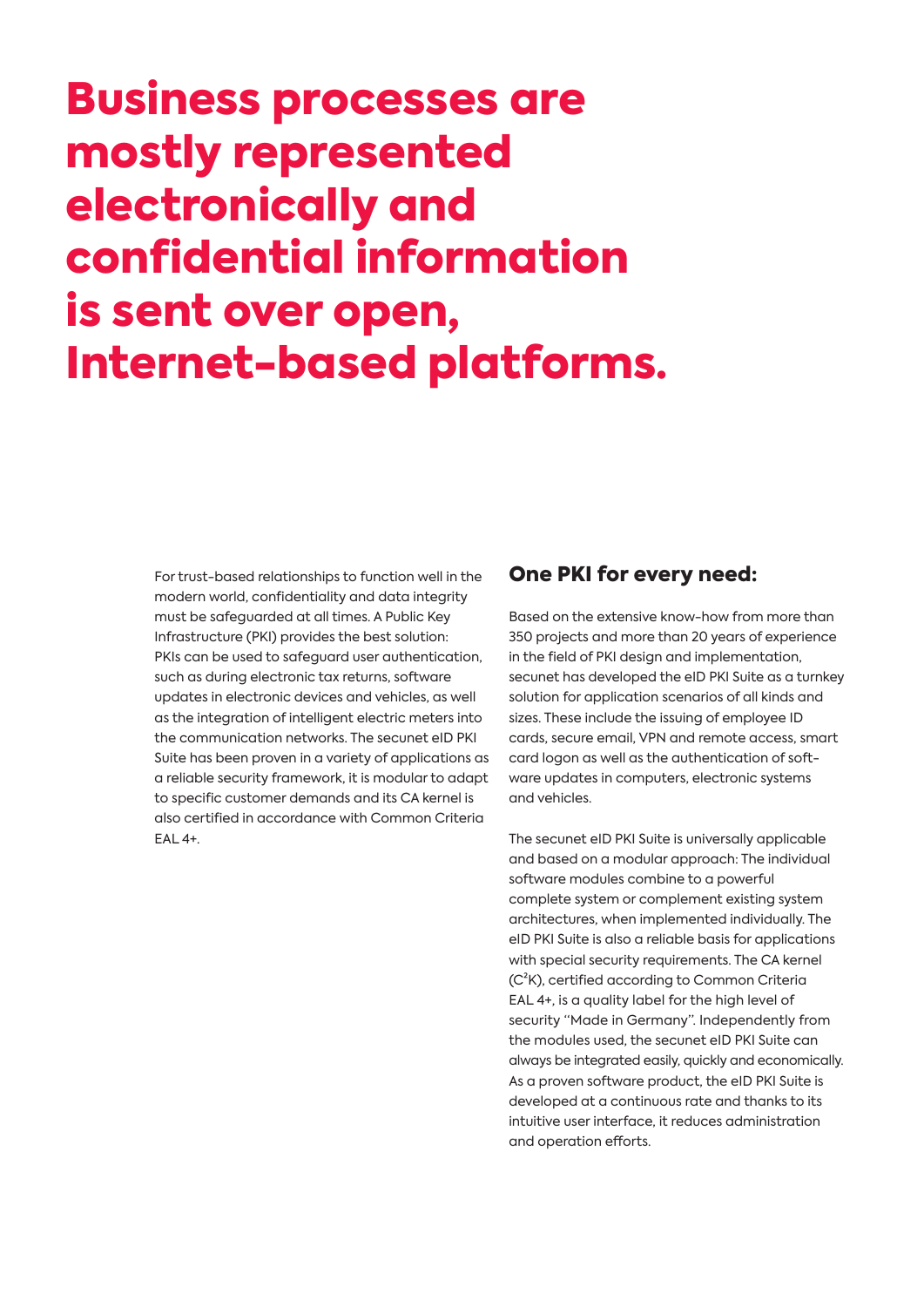### Certificate-based solutions, implemented simply and securely

#### **Process control via individual workflows**

In the secunet eID PKI Suite each process stage, such as issuing a certificate, is controlled by so-called workflows across all modules. Thanks to script-supported implementation, these workflows can be adapted to customers' needs, for instance by means of the two-man rule, to secure process stages that are particularly relevant to security.

#### **Freely configurable certificate profiles**

The properties of certificates and Certificate Revocation Lists (CRLs) are defined in so-called profiles. Various attributes within these profiles can be combined flexibly according to customer requirements, for instance in accordance with RFC 5280 and Common PKI. The secunet eID PKI Suite also supports Card Verifiable (CV) certificates as a compact certificate format for use in applications with low processing power such as smart cards or simple electronic devices.

#### **Support of Key Recovery and Key Escrow**

During encryption, a (permanent) lost key also results in the loss of the archived data – this is why a backup copy of the secret key parts is often essential in many applications. For each certificate request, the eID PKI Suite generates keys, which should be then available to Key Recovery or Key Escrow in the connected Hardware Security Module (HSM). These are secured cryptographically and saved in the database.

#### **Smart card personalization**

The secunet eID PKI Suite also includes a component for the personalization of smart cards. In addition to optical and electronic personalisation, it can also create PIN letters and cover letters for the cardholder; Layouts and texts can be freely configured. The personalisation system can be used both centralised and decentralised.

# **Benefits**

- Flexibility from a configurable workflow engine, certificate profiles and publishing regulations
- **■** "Made in Germany" quality: Certified version available (CC EAL 4+)
- Investment protection by using a constantly updated product

### Technical properties

Administration of all PKI components via secured Web Frontend

Full automation of the entire process via interfaces connected to the certificate management: EST, CMP, ACME,CMC, SCEP, Smart Meter or customized web service interfaces

Validation Authority with OCSP and CRLs (revocation lists)

Certified CA Kernel (C²K) in accordance with Common Criteria EAL 4+ (Protection Profile CIMC V1.5)\*

Connection to various HSMs

CV certificates for Industry 4.0, particularly for the automotive industry

Supported operating systems: Windows Server, SUSE Linux Enterprise Server, Red Hat Enterprise Linux

Supports docker based microservice deployment

Databases: PostgreSQL, Oracle, MS-SQL

Integration into monitoring systems via SNMP and Prometheus metrics

\*Certificate number BSI-DSZ-CC-1144-2021; for the certification report, please visit the BSI homepage (www.bsi.bund.de; Topics/Certification/Certified Products).